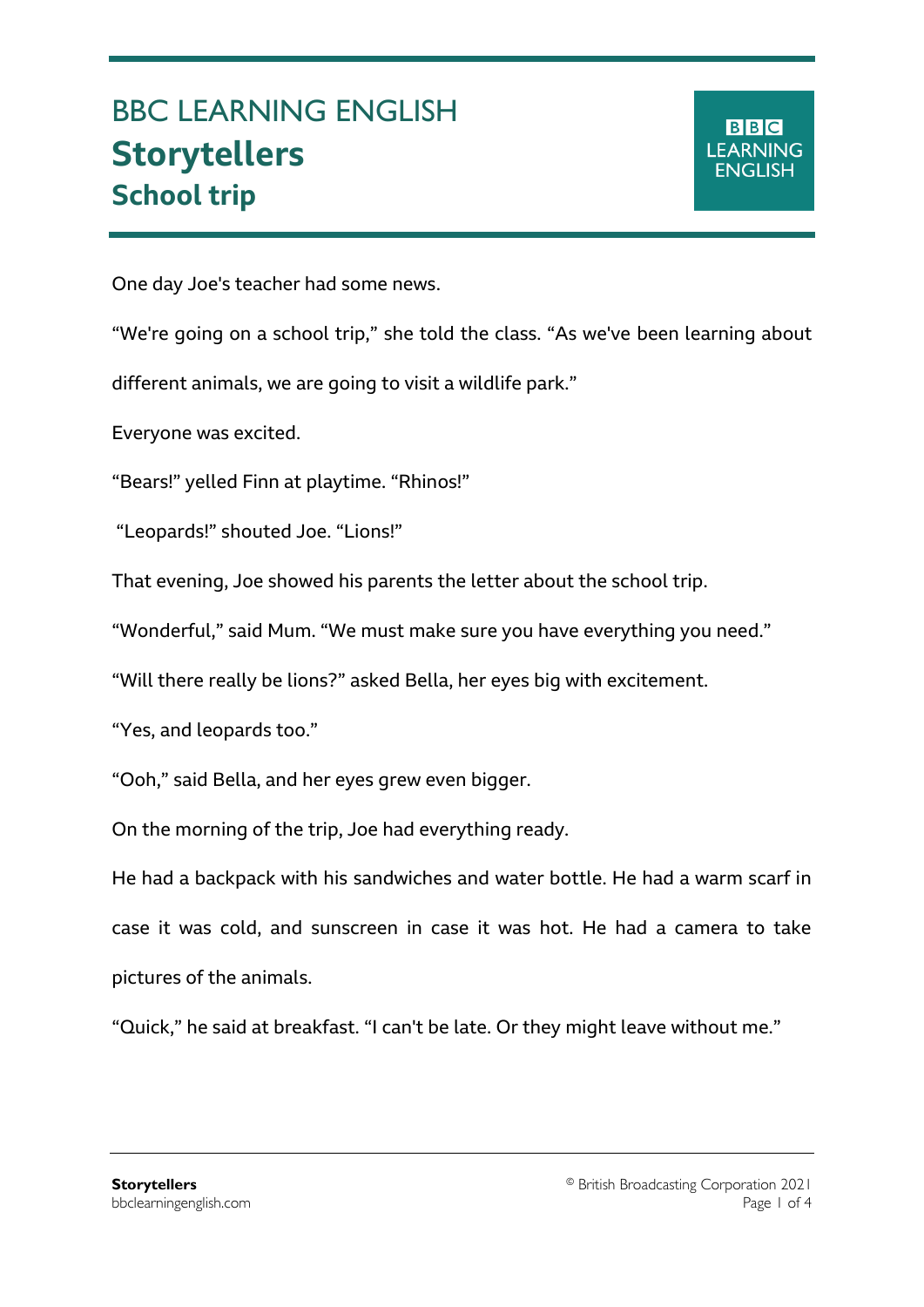"Don't worry," said Bella. "I'm ready. Look, I'm taking some extra snacks in case the animals are hungry."

Everyone looked at Bella. She had a packed lunch, a water bottle, a scarf and

sunscreen. She thought she was going to the wildlife park too!

"But Bella," said Dad, "Joe is going, not you."

"It's a *school* trip!" shouted Bella. "I'm part of the school!"

"But the trip is only for the big ones," said Mum.

"I want to see the animals!" howled Bella.

Joe said nothing. Why did his sister always make a fuss, he wondered. Why did she always try to butt in?

His parents were trying to calm Bella.

"We'll take you to the wildlife park at the weekend."

"Want Joe to come!" Bella wailed.

Joe lost his temper. "It's time you learned you can't have everything your way," he

told his sister. "*I'm* going on this trip, not you. If you go at the weekend – fine –

but I'm not coming with you!"

Nothing they said would make him change his mind.

When they got to the school, the coach was waiting. Joe sat next to Finn.

"I can't wait to see the rhinos," said Finn.

"I like lions best," said Joe.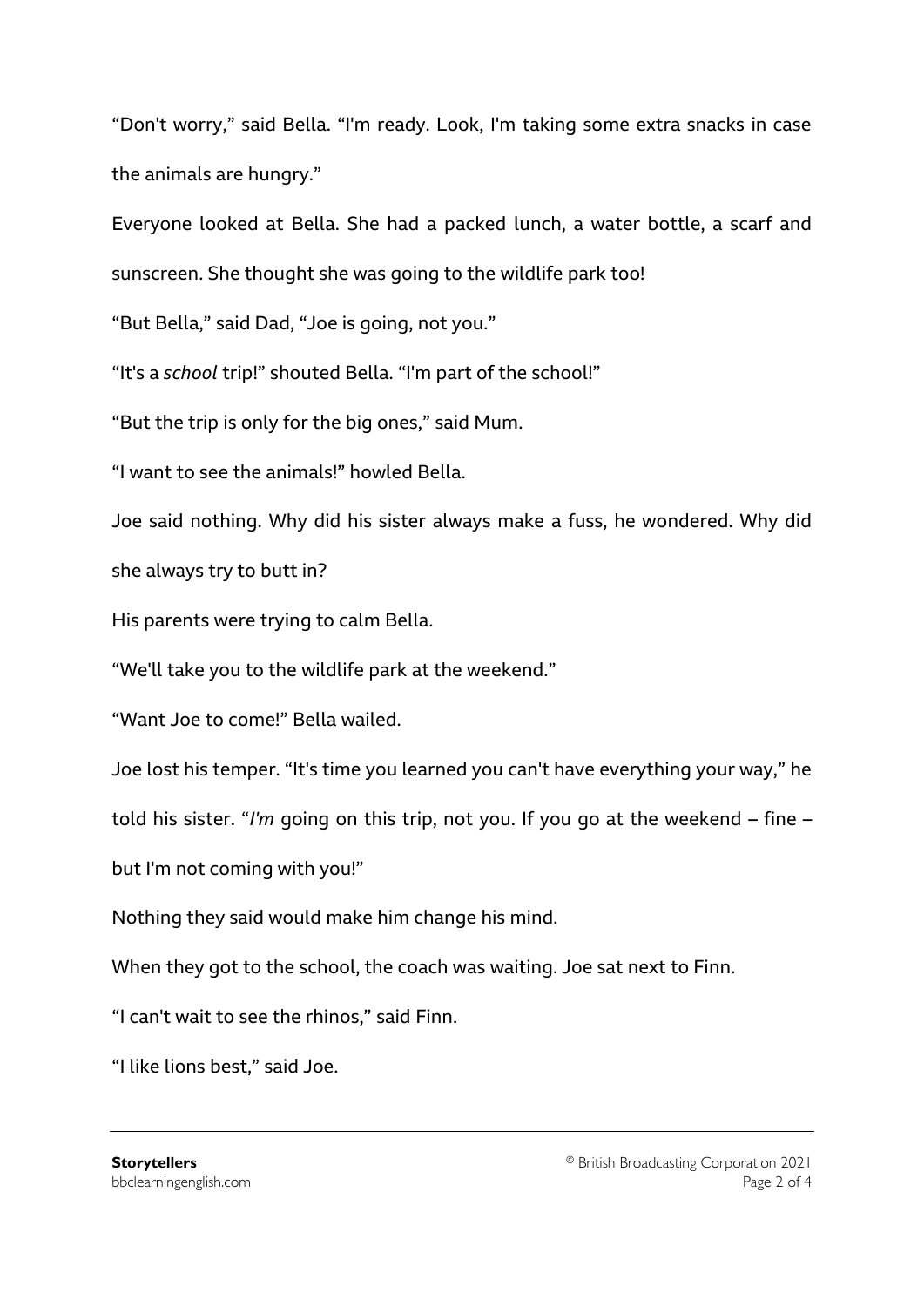The coach set off. It had only gone a little way down the motorway when it began to make a strange noise. It was banging and rattling. There was smoke coming from the back. The coach driver pulled to the side of the motorway. With a thud, the coach stopped!

"We've broken down," said Finn.

The driver phoned the breakdown service. At first it was exciting, but after a while everyone began to get bored.

"This is no fun," grumbled Finn.

Finally, the breakdown truck arrived. But it couldn't fix the coach. They waited and waited. At last, a new coach came. Everyone had to climb off the first coach and onto the second one.

They were all bored and hungry by now.

When they got to the wildlife park, it was very busy. There were lots of school groups already there. They had to wait in line at the gate. When they finally got in, it was lunchtime. Their teachers made them sit and eat their sandwiches before they could see the animals.

"At this rate, we won't see anything," said Joe.

"I'm afraid we haven't very long," said the teacher. "You must all be back at the coach in an hour."